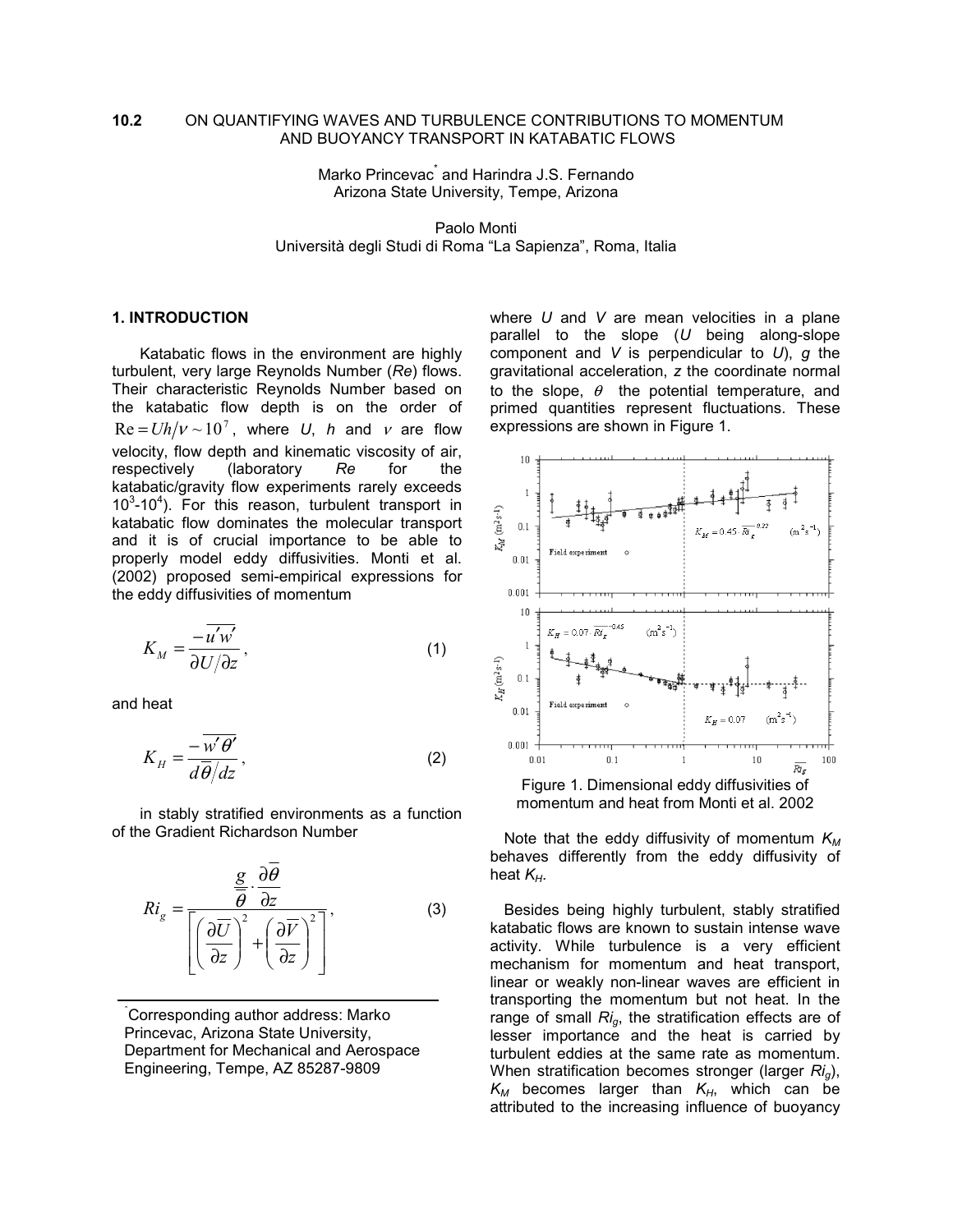that facilitates internal gravity wave activity. This wave activity efficiently transports momentum but only little (or not at all) heat.

The question that arises here is how to separate waves from turbulence? Can we, instead of "total" transports  $(K_M$  and  $K_H$ ) presented in Figure 1, separately quantify transports by waves ( $K_{Mw}$  and  $K_{Hw}$ ) and turbulent eddies ( $K_{Mt}$  and  $K_{Ht}$ )? To address these questions we first need to look at the general characteristics of waves and turbulence. Turbulent flows are characterized by irregularity and random waves can be irregular as well. Both turbulence and non-linear waves can be diffusive. Turbulence is rotational and threedimensional, so can be the internal waves. Turbulent flows are always dissipative while linear internal waves are essentially nondissipative, which can be a major distinction between random waves and turbulence. Turbulent motions span a continuum of scales. Turbulent energy cascades starting from large, energy-containing scale, all the way to the smallest, Kolmogorov scale  $L_K = (v^3/\varepsilon)^{\frac{1}{4}}$  where turbulent dissipation occurs, and here  $\varepsilon$  is viscous dissipation rate per unit mass. This non-linear energy cascade from larger to smaller scales is absent in linear waves, and hence its spectrum is expected to be different from turbulence. Non-linear waves can have an energy cascade, but the dynamic of this cascading is expected to be different from that of turbulence due to the involvement of buoyancy effects. One way to discern internal waves is to regard all scales that deviate from Kolmogorov spectra as buoyancy dominated contributions (either linear or non-linear waves). In the co-spectra between θ*'* and *w'*, the linear waves have a phase angle of  $90^\circ$ .

### **2. DATA ANALYSIS**

Wind and temperature data sampled at 10 Hz with ultrasonic anemometers during VTMX 2000 field campaign were used. The VTMX 2000 field campaign details are given in Doran et al. (2002). The same data set as in Monti et al. (2002) with four additional days, giving a total of nine nighttime periods, was used for the analysis.

Since pure turbulent diffusion is expected at smaller scales, an attempt was made to remove large fluctuating scales by assuming that transport at these scales happen mostly through the waves. In other words, it is expected that, by applying high

pass filter, most of the wave transport activity is removed and turbulence transport retained.

Several different digital filters were taken into consideration. The Butterworth filter has the flattest pass-band characteristic but its transition band is wide and non-smooth. Wide transition band does not allow precise definition of the cutoff frequency. Second candidate was the Bessel filter, which gives smoothest but still wide transition band and introduces some noise in the pass-band. The Elliptical filter (also known as a Cauer response) was selected for this analysis because of its steepest transition band, although it introduces certain noise in both pass- and stopbands. Narrow, steep transition band allowed precise definition of the cut-off frequency. Gain schematics for all three filters are shown in Figure 2 (low-pass example is given).





The first parameter to be defined was the cut-off frequency. Internal gravity waves cannot have frequencies that exceed buoyancy frequency of the fluid. The observed buoyancy frequency  $N = (g/\theta \, (d\theta/dz))^{\frac{1}{2}}$  was in the range 0.05 to 0.1 rad/s, which corresponds to periods from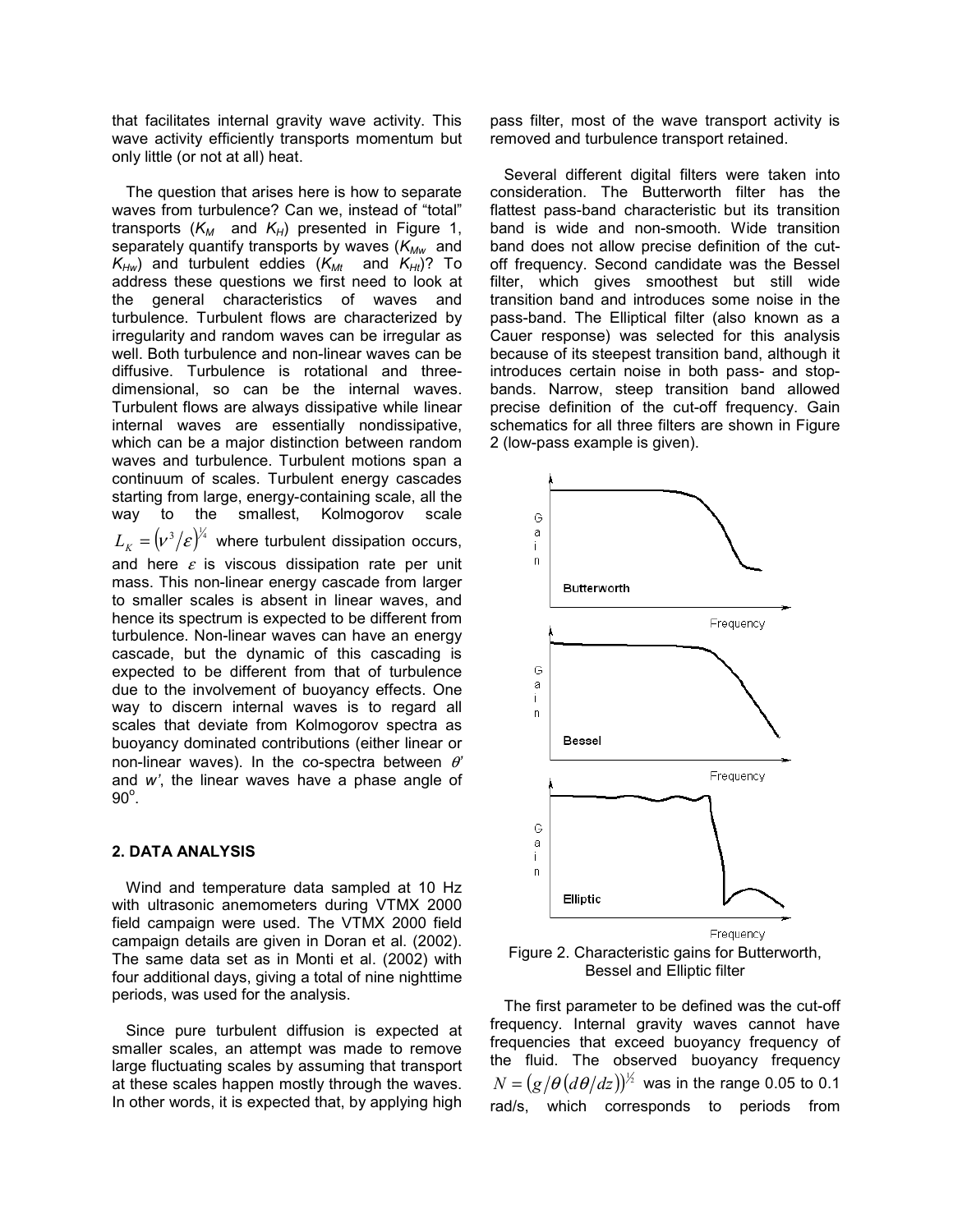approximately 1 to 2 minutes. Therefore, it was decided to filter out all oscillations with periods exceeding 1 minute. Of course, by removing the *slow* oscillations, not only waves were removed but larger turbulent eddies were removed as well but these eddies are buoyancy affected, and hence can be considered as non-linear internal waves. To investigate the influence of different scales, calculations were made with different cutoff frequencies (see Section 3).

Next parameter was the filter order. Increasing filter order increases the selectivity of the filter but at the same time it will introduce more noise or unwanted signal components close to the band edge (Corral 2000). After experimenting with filter orders from one to six, the filter order three was selected as the most optimal for both, velocity and temperature data.

Simple averaging was done over one, five and fifteen minutes, and the mean value was subtracted from the instantaneous signal leaving only the fluctuating component. This remaining fluctuating component was filtered, leaving only fluctuations with frequencies higher than the cutoff frequency (quasi *wave-less signal*).



Figure 3. Five minutes of the velocity signal sampled at 10Hz with removed mean (blue line). Red line presents Elliptical filter of third order with one-minute cut-off period

There remaining fluctuations, considered to be *pure turbulent fluctuations*, were used to calculate turbulent fluxes of heat and momentum.

## **3. RESULTS**

Turbulent fluxes calculated in this way (as described at the end of Section 2) together with vertical gradients of mean *U* velocity component and mean potential temperature  $\theta$  were used to calculate the momentum (equation 1) and heat (equation 2) eddy diffusivities. Filled symbols on Figures 4 to 7 present non-filtered values, while open symbols are for filtered values. Different symbol shapes correspond to different averaging time: circle – 1 minute, square – 5 minutes and diamond – 15 minutes. In figure's legend first number followed by *m* presents averaging period in minutes and second number that appears after *fil.,* also followed by *m,* is the cut-off period in minutes. The eddy diffusivity of momentum is given in Figure 4.



momentum

In the region with small Richardson Number  $(Ri_{\circ} < 1)$ , there is no noticeable difference between filtered and non-filtered data. Once *Rig* becomes larger than unity, the difference becomes significant. Eddy diffusivity  $K_M$  in this region calculated using filtered data is considerably smaller. The eddy diffusivity of heat is given in  $\frac{1}{3000}$  Figure 5.



Figure 5. Dimensional eddy diffusivity of heat